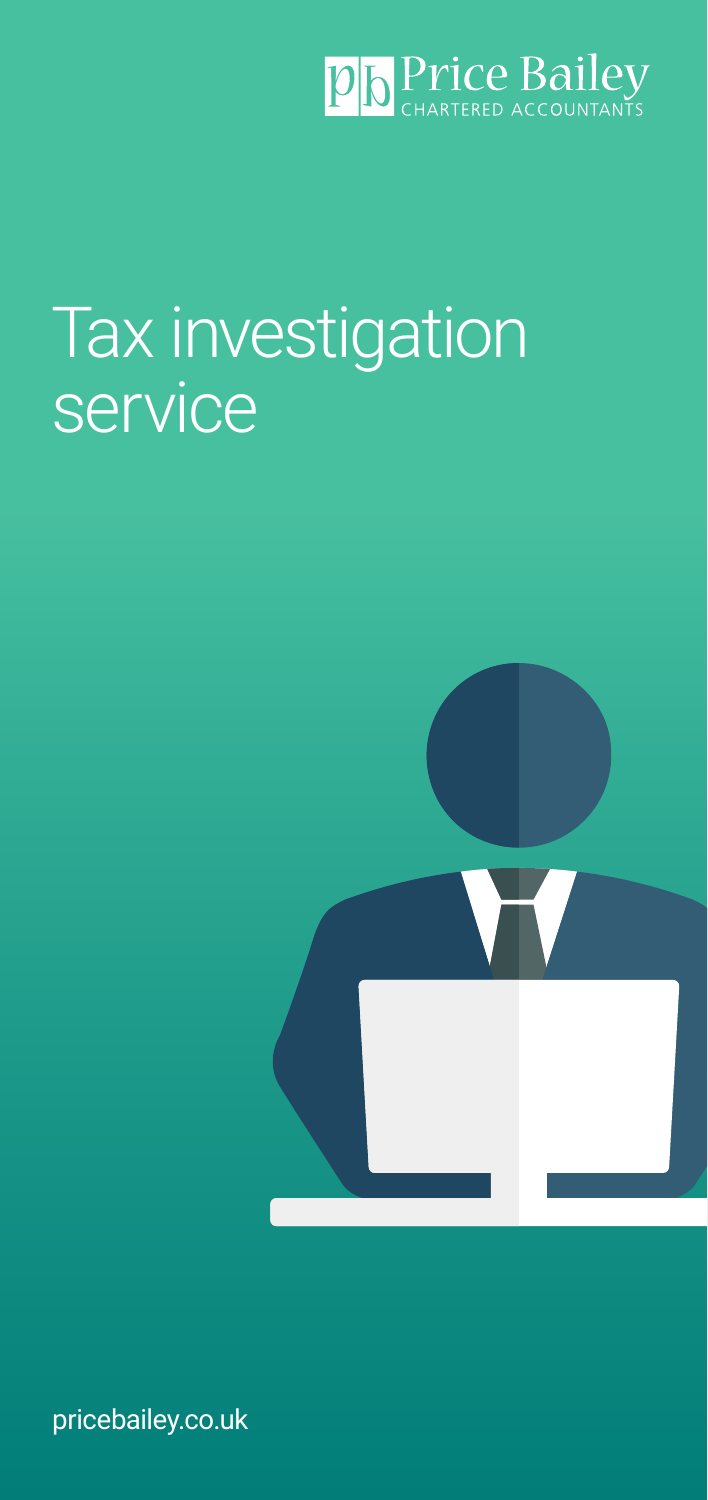### Tax investigations - the facts

- HM Revenue & Customs (HMRC) has the right under law to inspect your books and records at any time.
- Under Self Assessment legislation HMRC investigate taxpayers at random.
- HMRC does not have to give a reason for an investigation or have any suspicion; no one is immune from investigation.
- A full investigation is likely to involve HMRC looking at all of your affairs.
- As an alternative to a full investigation, HMRC can raise an aspect enquiry, which will fall short of a full enquiry, but will instead concentrate on one or more aspects of the Tax Return.
- The average length of a full investigation is 19 months.
- Professional fees for dealing with an investigation often exceed £5,000.
- Tax investigations can disrupt the day to day running of the business.
- Price Bailey have developed a Tax Investigation Service which protects the cost of professional fees that are incurred in representing members of the service in tax investigation.
- The service is designed to alleviate stress for our clients of having to deal with an enquiry themselves, involving unforeseen costs.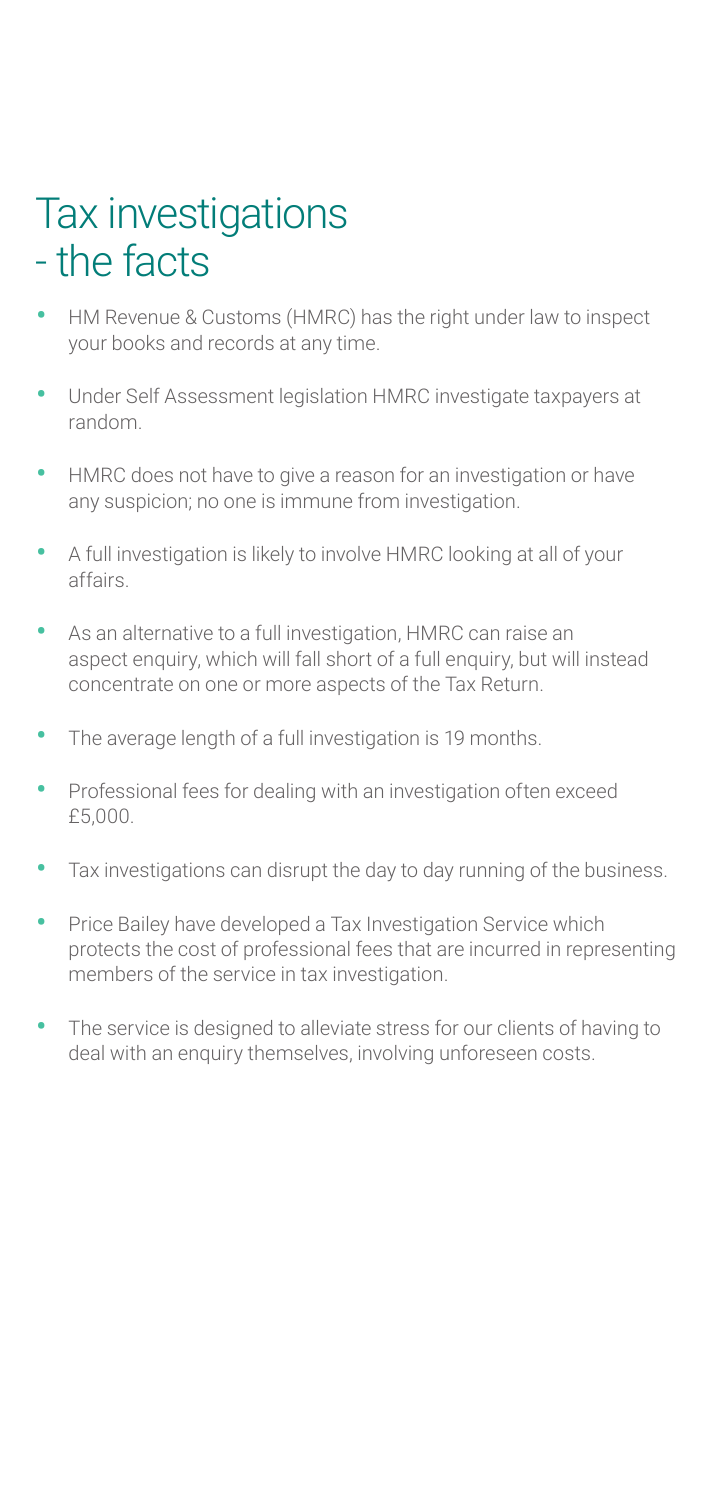## The service

#### Business protection

The Price Bailey Tax Investigation Service is designed to reimburse our professional costs in the event of Self Assessment full and aspect enquiries for both corporate and non-corporate clients, including enquiries into the personal affairs of the directors and partners. The service also reimburses the professional costs arising from the following:

- Employer Compliance Disputes
- IR35 Disputes
- HMRC VAT Disputes
- Schedule 36 Enquiries.

#### Private protection

#### Our tax investigation service now includes furlough protection

The tax investigation service would cover you should HMRC choose to look into your furlough claims.

The service extends to private individuals, who are not in business. For example the Inspector could investigate your Tax Return in respect of interest received and income from dividends, lettings etc. Inheritance Tax form are also covered for fees up to £5,000.

#### Range and limit of service

The Price Bailey Tax Investigation Service provides for reimbursement of up to £125,000 of professional fees in the event of an accepted claim on our practice policy.

The professional fees reimbursed include the fees of Price Bailey in representing you in the investigation or enquiry, and with prior approval and where necessary, any other experts who may be required.

The service does not reimburse you for additional tax, interest or penalties which may become due as a result of the enquiry, but will ensure that you can have the best representation, at little or no cost, so that you can deal with HMRC on an equal basis.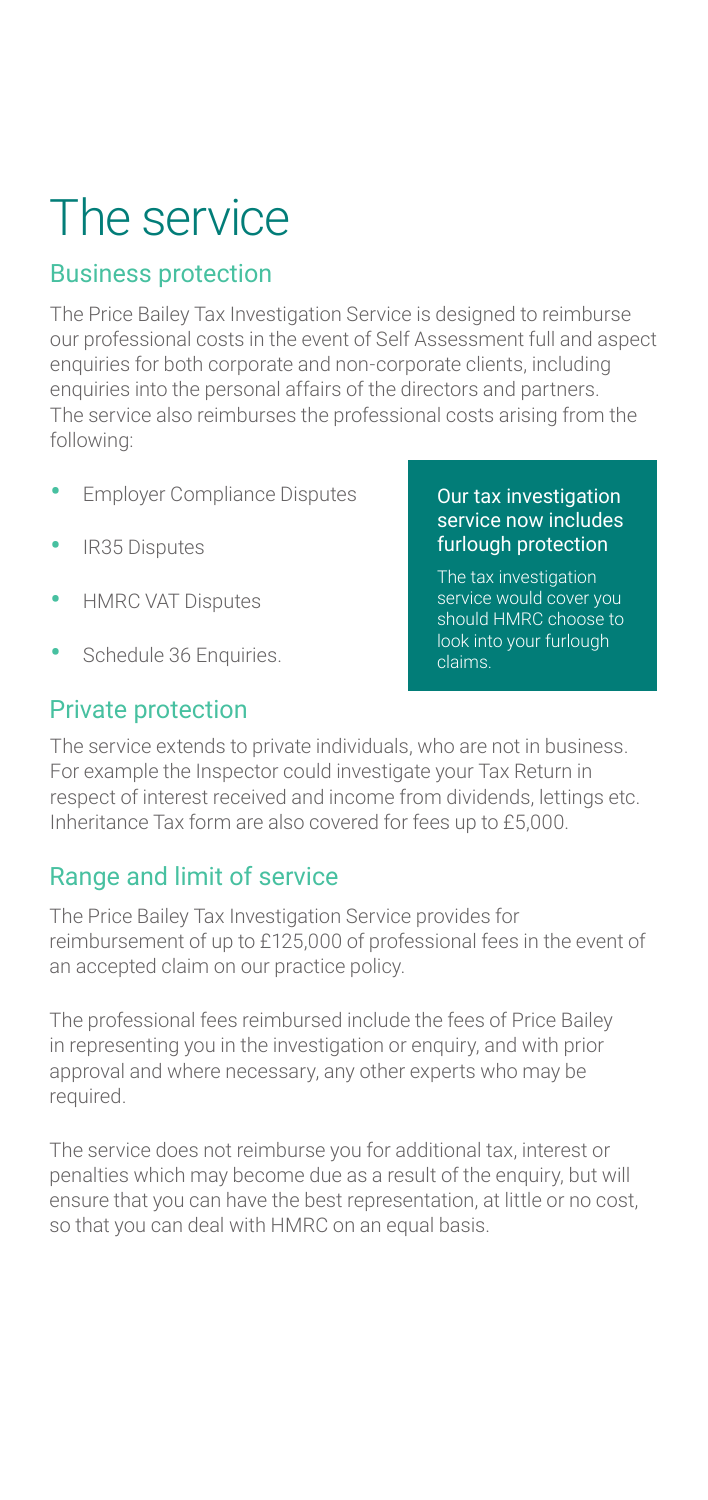### Are you at risk?

- Every sole trader, partnership and individual taxpayer can fall victim to a random Self Assessment investigation
- Any business is at risk of a full investigation and also examination of its P11D return of benefits
- Employers could have a PAYE or NIC audit which may lead to an investigation
- VAT registered businesses could have a control visit, many of which lead to an investigation and additional VAT.

### Peace of mind

You are at risk, so let Price Bailey minimise the risk of having additional duties to pay by providing you with the best possible representation. Too often a commercial decision is made as to whether professional fees involved in continuing to contest the investigation outweigh the additional tax due. Members of the service are able to fully contest the investigation without this added pressure.

As a well established and highly respected firm, over the years we have developed a good relationship with HMRC. We will be on hand to advise you on all aspects of any investigation. This will help in keeping any investigation as short as possible and also in minimising the disruption to your business.

If you subscribe to the Price Bailey Tax Investigation Service, you will also have the added benefit of access to a free telephone helpline for legal advice on:

- Employment and personnel issues
- Health and safety
- Commercial issues.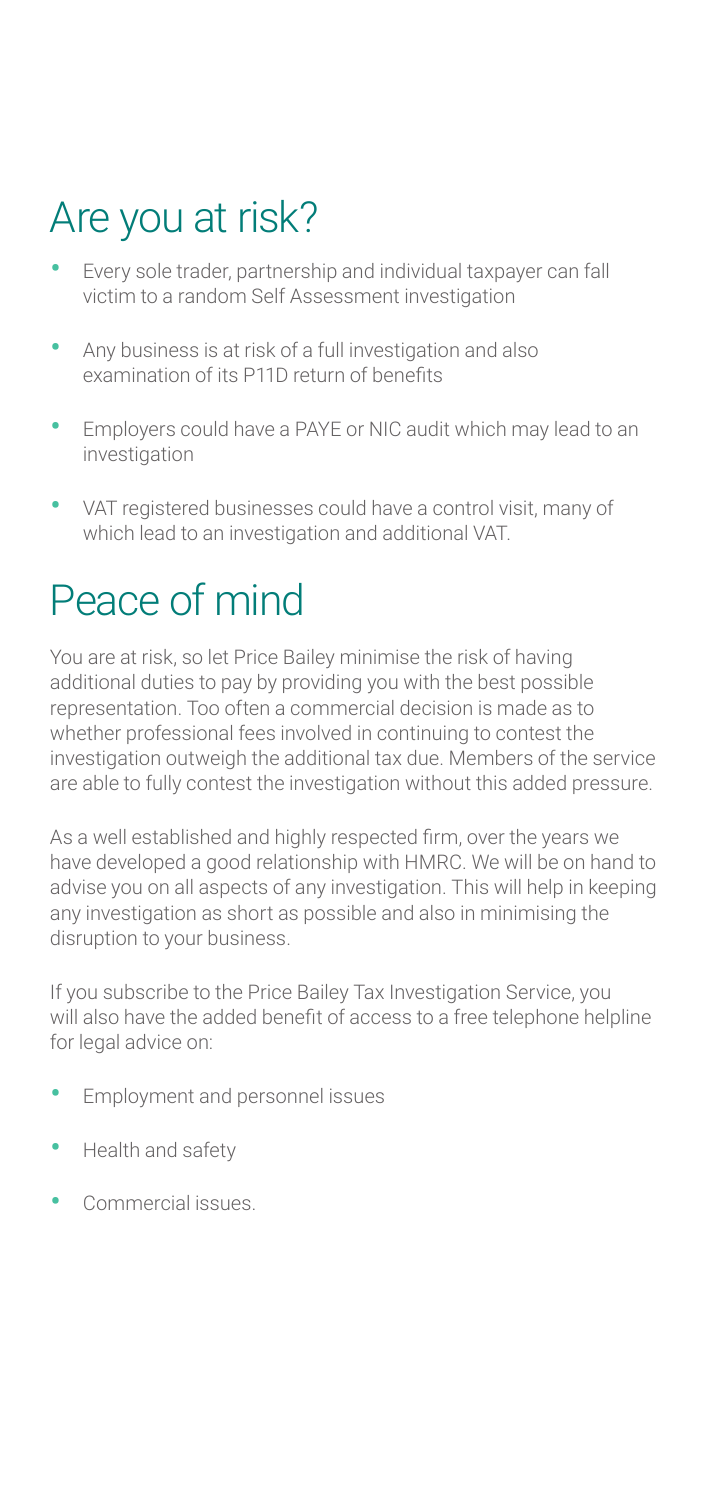### Terms and conditions of the service

#### The service is designed to provide comprehensive protection. However, there are certain conditions and exclusions.

The main exclusions are as follows:

- Existing investigations and disputes at the time you subscribe to the service
- Investigations and disputes where your Tax Returns are late and in a penalty position
- Where there are allegations of fraud or other serious misdemeanours, for instance investigations by the Special Investigations team of HMRC
- Routine annual compliance work undertaken for you by Price Bailey
- Enquiries into tax planning arrangements where HMRC have allocated a Disclosure of Tax Avoidance Scheme (DoTAS) Number and/or bespoke tax planning arrangements outside of the normal trade.

It is also essential that you notify us immediately if you become aware of an event which may give rise to a claim.

Reimbursement of fees can only be made after written acceptance of a claim, so it is vital that we notify our insurers immediately if an investigation starts. Copies of the full terms and conditions of our service are available on request.

Clients are responsible for any fees that we cannot recover from our insurers.